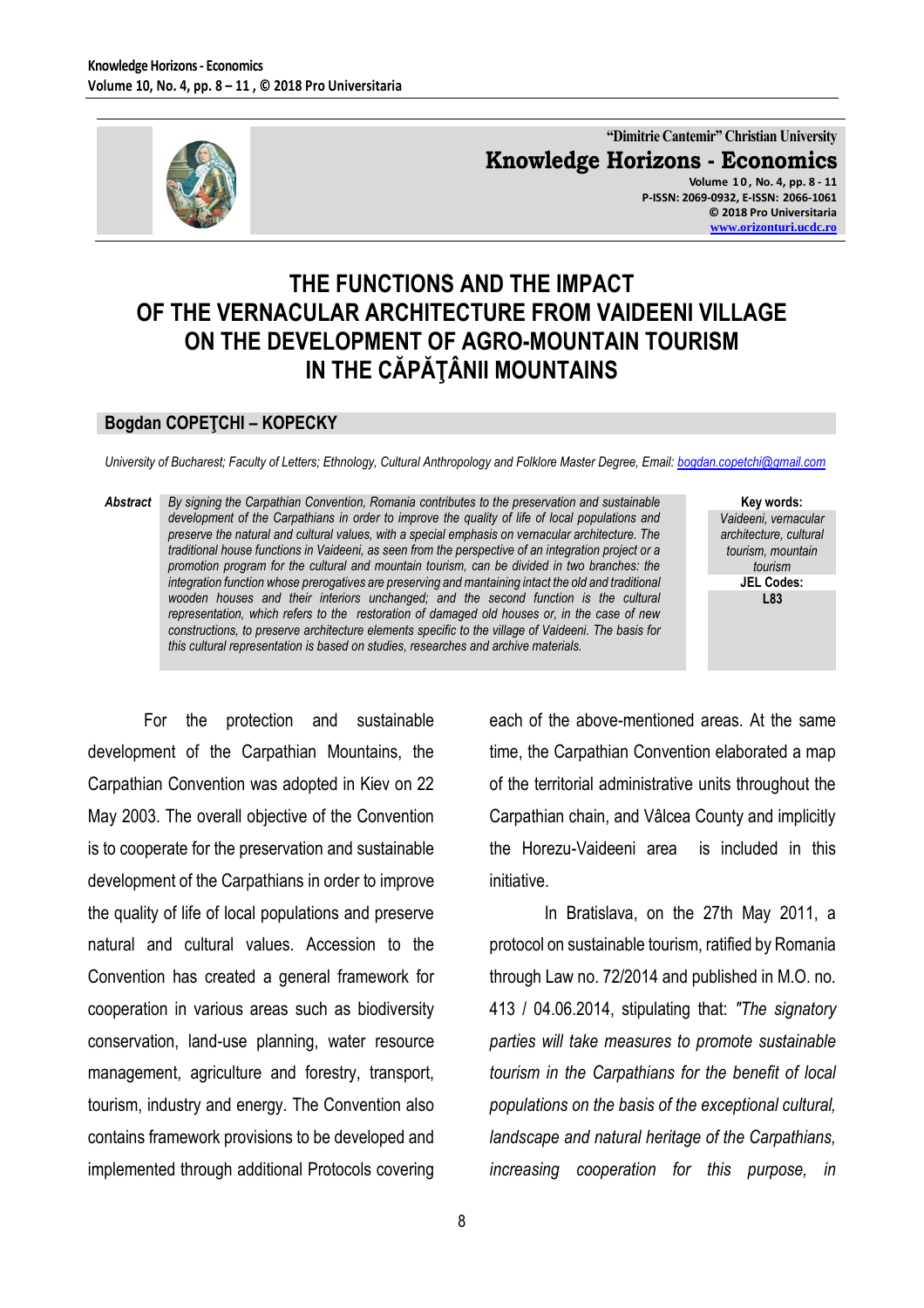*particular, the development of policies that promote and facilitate the development of sustainable tourism, as well as management plans - coordinated or joint - for areas of touristic interest and protected areas in mountain areas."* Vernacular architecture as part of the cultural heritage alongside traditional knowledge will be integrated into national or local policies that will aim to promote and protect them.

Over the years, the study of traditional rural settlements has received special attention from geographers and ethnographers. Depending on the factors they considered essential, the specialists tried to typify these anthropogenic units. In the landscape of traditional Romanian architecture, the peasant constructions found in sub-Carpathian Oltenia occupy a well-defined place. In this special area, full of history, legends and traditions, there is also the Vaideeni village, a pastoral enclave, where today some of the inhabitants are still of the sheep flocks, just like their ancestors, coming from the ethnographic area Mărginimea Sibiului .

Located in an exceptional natural setting, at the bottom of the Căpăţânii Mountains, on the old roads of the transhumance, the village of Vaideeni is a settlement distinguished in the geographical

and cultural area of Oltenia due to the inhabitants called "*Ungureni*". Some families of these wallachians crossed the mountains at the end of the 18th century, leaving Transylvania behind, which was occupied by the Austro-Hungarian empire during that period. Besides the folk costume and the basic occupation of shepherding, they have also brought with them from Transylvania the technique of building dwellings out of wood logs and

raised above the ground, therefore influencing the development of the local architecture. *(see FIG. 1)*

The Subcarpathian region of Vâlcea County, where the village of Vaideeni is located, benefits from an architectural point of view of a rich existing study material. In the last couple of years, the study material has been in a steep descent, as a result of the renewal of the villages. In this pastoral settlement there can be found two specific types of houses, each representing a specific ethnographic area : the houses specific to "Mărginimea Sibiului", and houses with a beautiful wooden ornamentes specific to *"Oltenia de sub munte*".



*Fig.1.* House Nicolae Deloreanu, Padeş street, village Vaideeni, Vâlcea county, end of sec. XIX. Disappeared

Architecture considered to be an artificial body that is implanted in a natural environment must harmonize with it both functionally and aesthetically. This integration into the natural environment is also one of the features of folk architecture, especially since the problem of rural habitat within traditional folk civilization has been and has remained an important component.

Cultural identity can also be preserved by preserving the archaic forms of rural architecture,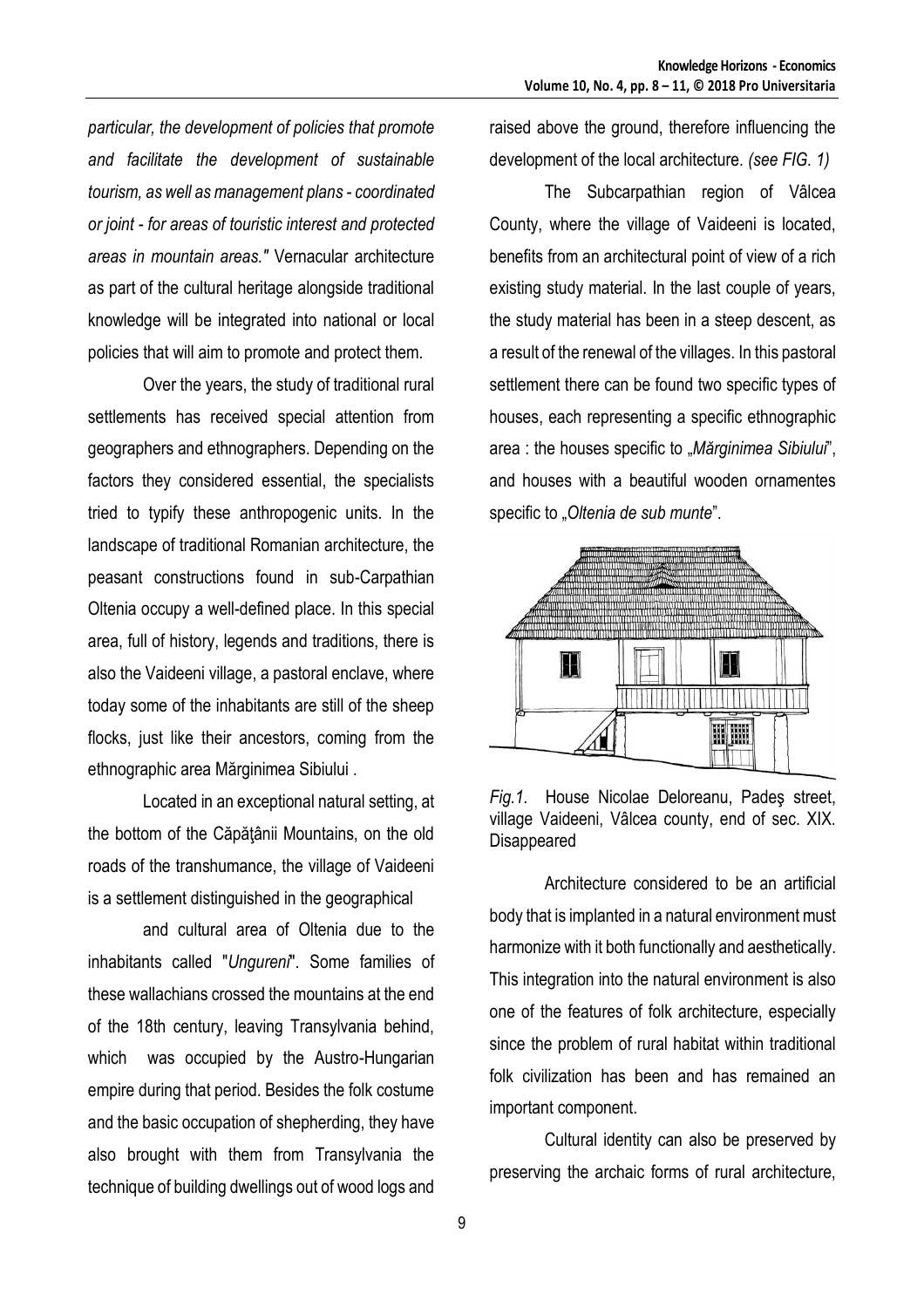considering that all the architectural elements as part of the national cultural patrimony can also have a touristic function.

The way of life of the shepherds in Vaideeni, based on the breeding of animals, especially of the sheep, gave birth to a form of habitation. The traditional house, together with the various constructions that make up the household together, viewed from the perspective of integration into a project / program for the promotion of cultural and mountain tourism, fulfills two functions: the integration function and the cultural representation function.<sup>1</sup>

The function of integration of Vaideeni village homes in a good conservation status, useful for programs and tourist circuits. After 1990, many traditional houses were demolished, not realizing the value of their use for the future - a value given by the old architecture of the dwelling - which attests the cultural and spiritual identity of the sheperds from Vaideeni, followers of the shepherds from Sibiu area. In present times, due to the demolition costs, the inhabitants leave old homes "*to spoil themselves*" under the weather.

Traditional dwellings constitute precious values in the development of agro-mountain tourism and cultural tourism. The inhabitants image of the dwelling is disturbed and modified by the appearance of the dwellings of the city, elements that are otherwise borrowed by the sheperds, the place of the traditional wooden house built with wooden bases, with the foundation of stone from by the river, taken by the "modern" constructions in concrete and brick. Being a perception misunderstood by the Vaideeni's inhabitants of borrowing elements from the city's houses, it is not aware that tourists are attracted and fed spiritually by the cultural difference, the customs and the specific constructions that made themselves remarked.

Consequently, old wooden houses, well preserved and with intact traditional interiors, must be preserved unchanged, in the same way as in other ethnographic areas, both because they maintain the traditional color and atmosphere at the level of the area and the space that represents accommodation potential that could offer tourists an unforgettable experience and an intimate and welcoming atmosphere than in boarding houses. *(see FIG. 2)*



Fig.2. *Blue houses from Vaideeni (photo: Bogdan Copeţchi – Kopecky)*

The function of cultural representation provided by the restoration of the old houses in an advanced state of degradation or in the case of new constructions, based on studies and researches as well as archival materials, preserve the specific elements of the vernacular architecture in the village of Vaideeni. The architectural elements of the

 $\overline{a}$ 

 $1$  [http://pangeea.uab.ro/upload/19\\_250\\_14\\_plesa\\_-](http://pangeea.uab.ro/upload/19_250_14_plesa_-_casele_motilor.pdf) [\\_casele\\_motilor.pdf](http://pangeea.uab.ro/upload/19_250_14_plesa_-_casele_motilor.pdf)